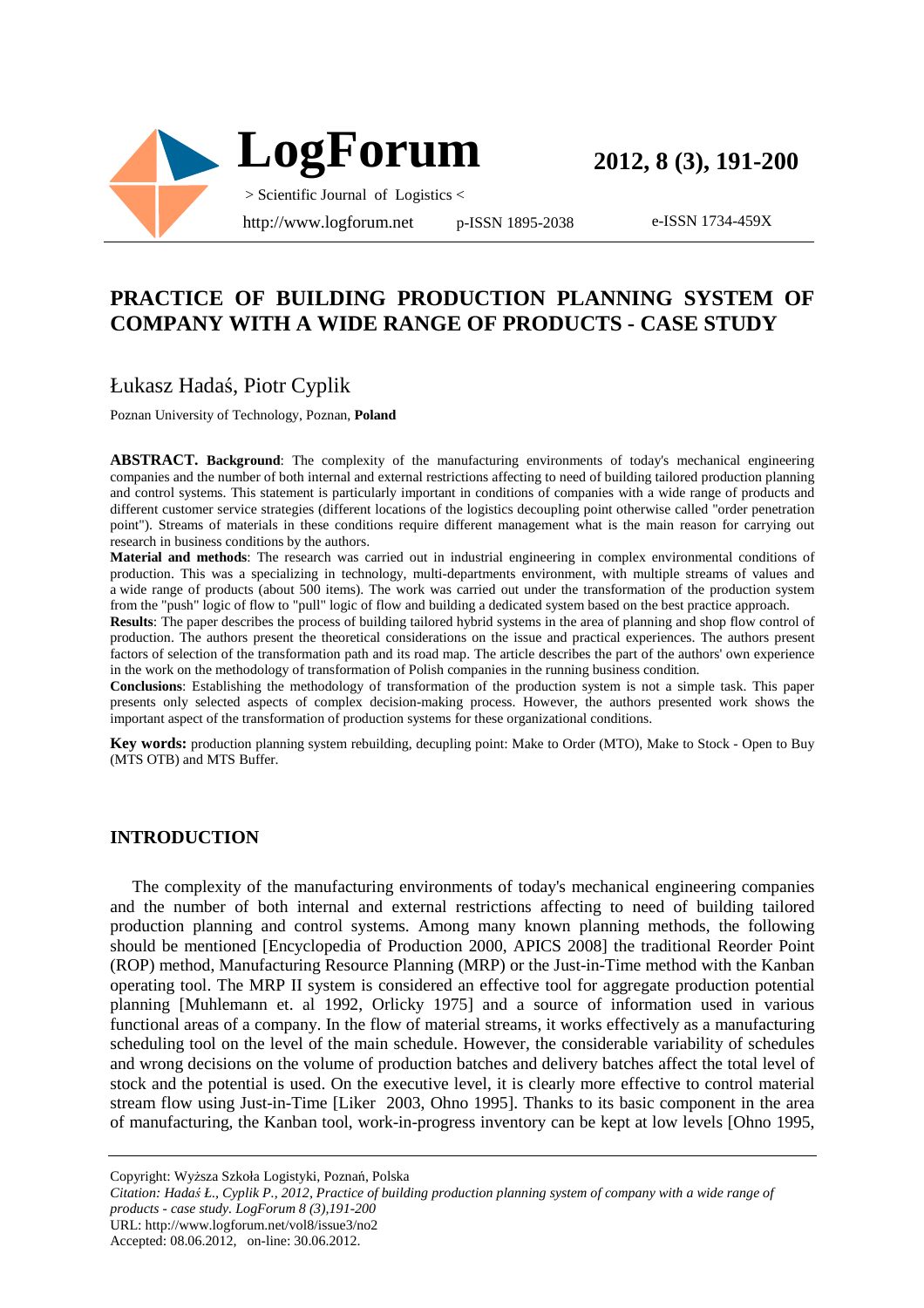Hadas and Domanski 2008] and ensures a pace of production suitable for the demand through the effective use of the pull flow logic. However, in real-life situations in industry, the effectiveness of the pull logic depends also on many factors shown in simulations [e.g. Kim et. al 2002, Huang and Kusiak 1998, Hopp and Spearman 2004].

The selection of an appropriate method for production planning and control depends on many parameters such as: the level of complication and variety of the products offered, production repeatability or market conditions, e.g. the nature and variability of demand [Hadas and Cyplik 2010, Hadas and Cyplik 2007]. Because each manufacturing environment differs much from another, there are no standard solutions that fully meet requirements on the operating level. Probably in each case of industrial practice, a process of developing tailored solutions is necessary, based on the general guidelines of established manufacturing planning and control systems. The reason for this is that the secret of the potential of manufacturing planning and control systems lies in specific solutions, usually developed or customized for the needs of the existing conditions. This is what tailored solutions are about, and what industry practitioners usually cannot adequately do.

In other words, the construction of tailored production planning and shop floor control systems is closely and directly connected to the needs of the industrial practice, identified in our consulting and research activities. We present a case study of a multi-department company with many value streams and a wide range of products manufactured in technological production structure.

## **CONSTRUCTION OF TAILORED PRODUCTION SYSTEM**

### *Framework methodology for the construction of a tailored system*

The purpose of the research was to search for the best solution for the manufacturing conditions under analysis. Within the research a methodology of constructing a dedicated system of planning and controlling the flow. The methodology used consists of the following sequence of operations (see the fig. 1). The first step is the analysis of the factors of choosing a system of planning and controlling the flow of production. At this stage the factors which influence the environment of a manufacturing system are defined. The next step includes independent analyses on the level of planning and the level of the flow of material streams (steps 2a and 2b). The purpose of these analyses is to select of the logic of planning as well as the logic of the flow for "the factors of choice" identified in the first step. In the next step the possibility and the operational way of integrating both layers (the planning stage and the stage of controlling the flow) should be determined. "The core of integration" which has been created constitutes the foundation of building a hybrid system.

The next fourth step is connected with using selected support tools. They support the realization of functions from the level of planning and the level of the flow. It is a level of so called horizontal integration, which is process integration in the chain of planning and the chain of a physical flow. In the fifth step the final structure of the model of an identified hybrid model is created.

The further developments of the model - the concept of a dedicated system are connected with the stage of its verification during the implementation and operational functioning.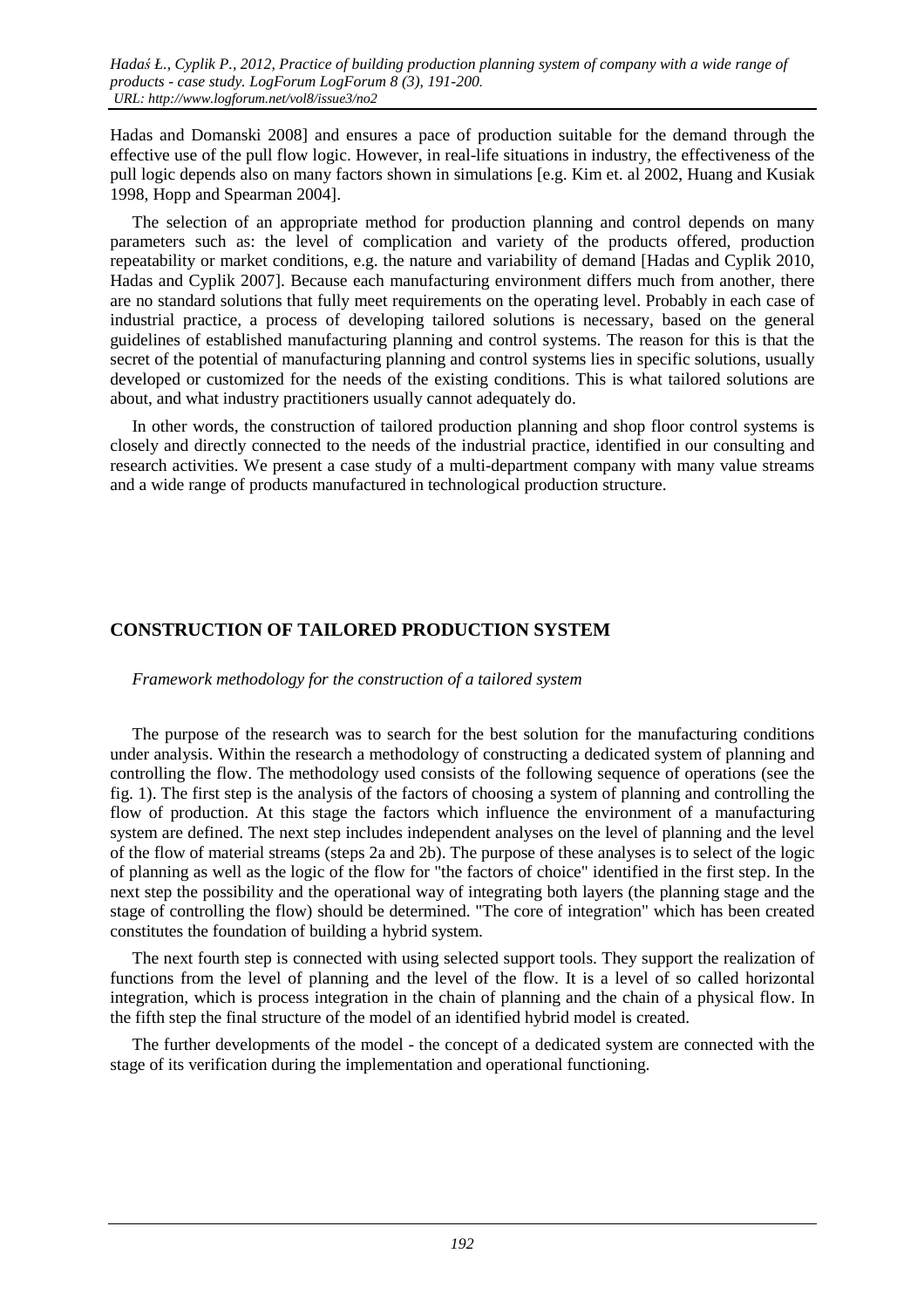

 Fig. 1. Framework methodology of constructing a dedicated system of planning and shop floor control of production Rys. 1. Ramowa metodologia konstruowania dedykowanego systemu panowania i sterowania przepływem produkcji

### *Description of the manufacturing environment - the place of the research*

The work on the development of the tailored production planning and shop floor control system started with a thorough identification of the existing practices in the company. The discussed company's functioning can be described as traditional, with a hierarchical and centralized planning structure supported by an MRPII/ERP system. On the level of long-term planning (1 year), annual sales plans/forecasts are drafted to verify revenue and costs and to roughly balance the demand for output capacity in terms of machines and staff. On the level of medium-term planning (1-2 months), sales plans and confirmed orders are used to develop production and supply plans. In the short term, production is ordered to start in the foundry (the department beginning the production process). Orders are pushed along further departments (the push flow logic) all the way to the Assembly Department (where the final product is prepared to put on the market) or the processing department (orders for a partner in the supply chain). The planning of machine duties is tentative and the assignment of tasks to individual workstations is planned according to their technological profile.

In our analysis of the production planning and control system, we identified the following issues:

- − on the long- and medium-term level:
	- − low level of plan integration, both vertically (Management Board-Managers) and horizontally (supplies-production),
	- − low level of the implementation of MRPII/ERP (marked C according to the ABCD Checklist),
	- − low planning discipline (no clear process owner);
- − on the short-term and running control level: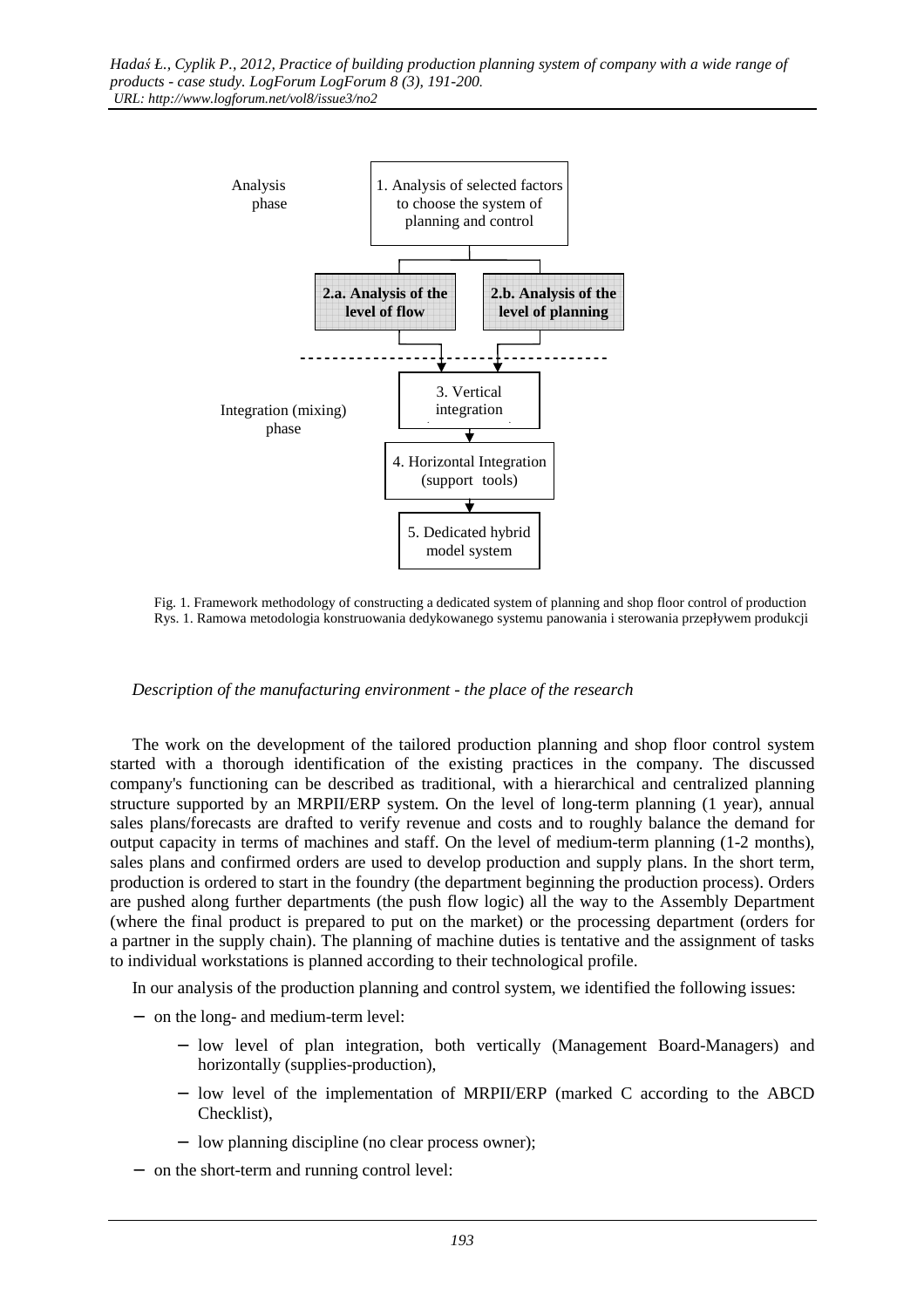- − numerous conflicts about resources,
- − chaotic, spaghetti-like flow for the Processing Department,
- − large batches,
- − variability of production priorities.

In conclusion, the production system displayed significant instability in the duration of the production lead time. The variations in the production lead time were directly related with high (and expensive) level of work in progress both on the shop floor (in the process) and in inter-department storehouses. Under these circumstances, it was difficult to ensure a high logistics service level. The level of service essential for the Management Board from the perspective of the credibility of the supply chain was achieved at the cost of high levels of stock and expensive interventions in production plans (overtime work, priority changes, short batches).

*A tailored planning system - framework transformation path* 

The changing of the company's production planning system took place in the following sequence:

- − analysis of the possibility of shaping diagnosed organisational conditions,
- − formulation of planning principles based on the Best Practice analysis,
- − transformation of the planning system and physical flow based on the Lean production model,
- − framework concept for system integration and its implementation.

In the first step, we identified the organisational situation of the company and discussed which of them could actually be changed. What turned out to be particularly important here were long-term customer relations and market characteristics (e.g. the occurrence of the end-of-the-month syndrome and its effect on the method of planning). In the next step we formulated the principles of planning for the company by reviewing Best Practices in production logistics and supply chain management. The key conclusions here are the following:

- − the pull logic in planning allows for better control of flow in the links of the process,
- − information on demand should be shared along the entire chain of the process, the moment something pertinent happens at any of its links,
- − the location of the decoupling point should be specified based on market requirements (Customer Tolerance Lead Time and demand characteristics).

At a further remove, these were used as the leading principles for the construction of the tailored planning system. The basic direction of the transformation included the modification of the MRPII planning logic (so far operating unsatisfactorily) and the push flow logic (see fig. 2.). On the diagnostic stage, it was established that the MRPII computer system operates on a low implementation level (class C according to the ABCD Checklist), a decision was made to use the existing application for handling orders and planning demand for components, or to function according to the MRP logic.

The balancing of potential in a long-term perspective was entrusted to integrate planning in the form of Sales and Operation Planning. S&OP took over the role of MRPII, supporting decisions on such areas as liquidity, human and machine resources balancing and supply function planning. On the executive level, the main aim was to increase the flow intensity by the practical implementation of the flow and pull lean production steps.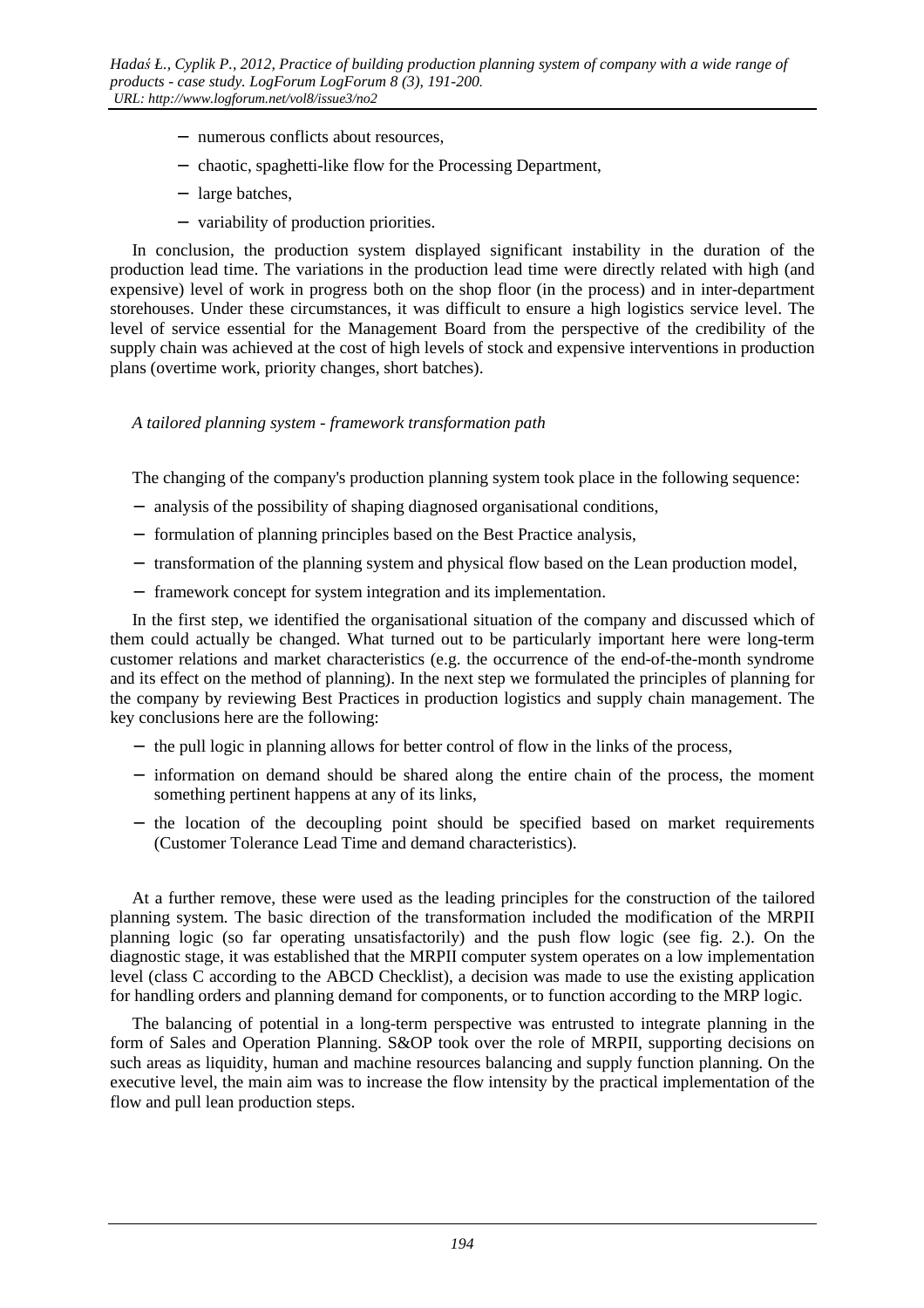

 Fig. 2. The direction of transformation of the production planning system Rys. 2. Przyjęty kierunek transformacji systemu planowania produkcji

### *Implementation in running business conditions - specific modification of solution*

On the level of planning, the activities started with the modification of the existing MRPII planning logic in the ERP system. The principles for the construction of an S&OP integrated plan were developed. The S&OP team members were selected as well as information input and output, manner of information processing and the procedure for information approval and distribution. Based on such market conditions as:

- − the volume and regularity of demand for a given group,
- − key accounts (long-term contracts),
- − the accuracy of forecasts or conditions for the maintenance of emergency stock,
- − and the policy of product range development,

all 500 items in the sales plans were divided. The following categories were distinguished: Engineering to Order (ETO), Assembly to Order (ATO), Make to Stock - Open to Buy (MTS OTB) and MTS Buffer. The categories were located in the S&OP based on contracts and forecasts (production capacity reservation). The ready S&OP model was then embedded in the existing ERP system. The implementation process was finished by developing procedures for the planning of volume and monitoring of monthly buffers for MTS OTB and MTS Buffer, the development of a seasonal stock taken into consideration.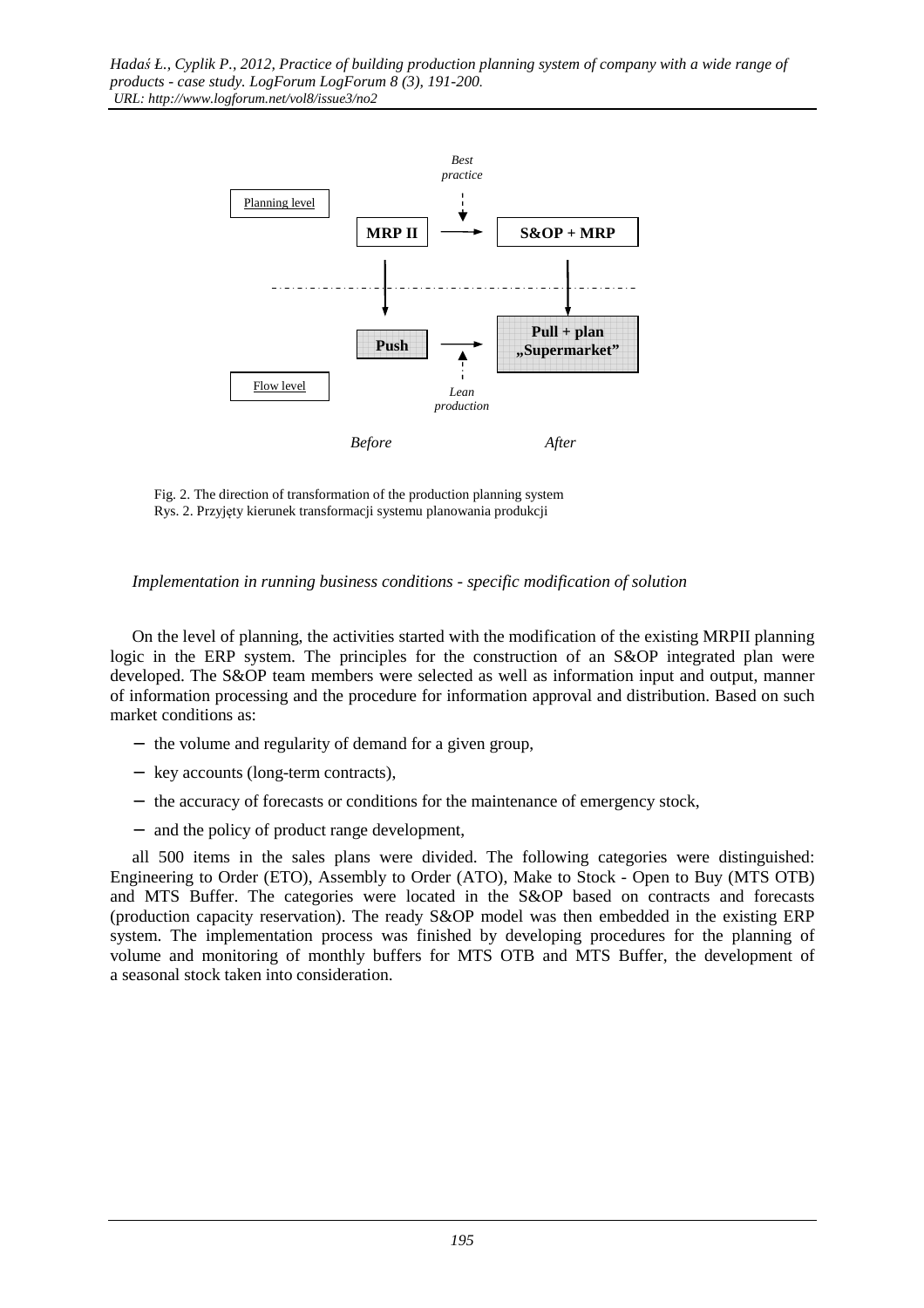

 Fig. 3. The process of the transformation - sequence and critical decision Rys. 3. Proces transformacji - sekwencja oraz krytyczne decyzje

On the level of flow, the reorganization started with the transformation of the push logic of flow into a flow initiated by demand of links down the stream of value. The framework methodology of the activities involved: the identification of value streams, creation of continuous flow and the introduction of principles for the initiation of pull flow. The reorganization was conducted using an original algorithm for establishing production units for the benefit of stable value streams (see Figure 4.). In the design of the algorithm, we considered the existing organisation of the Processing Department: the spaghetti-type flow, the range of products (500-700 items in the sales plan) and the volume and repeatability of orders. The analysis of technological similarity [Domanski and Hadas 2008] and the volume of works showed that it is impossible to build stable streams of value in line with the Lean philosophy.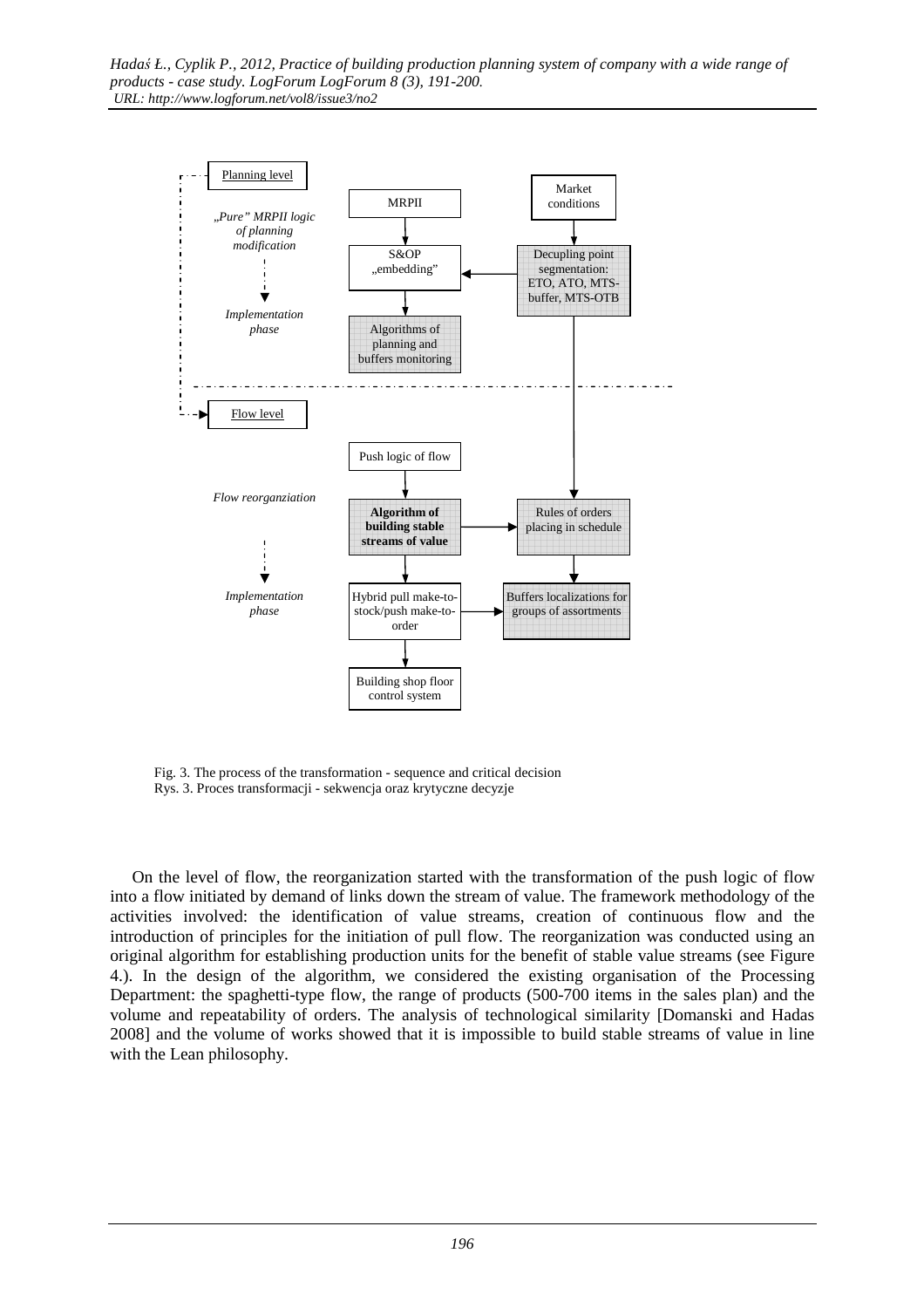

 $\alpha$  (alfa) – similarity coefficient

 $r_{op}$  – average load for each group of machines

 $EPEI_{max}$  – every part every interval (maximum value)

 Fig. 4. Manufacturing unit separation algorithm for building stable streams of value Rys. 4. Algorytm wydzielania jednostek produkcyjnych w procesie budowy stabilnych strumieni wartości

It was here that the decision essential from the point of view of the future planning system was made. A system based on the Pull Make to Stock logic was selected instead of one based on the Pull Make to Order logic. The establishment of production units was essential to facilitate planning sequence and the control of the production cycle. It was decided to establish production units (see Fig. 4.) with the maximal possible duties (economical reasons) without a dramatic effect on the duration of the production lead time (analysis of aggregated EPEI). This was necessary to maintain an acceptable level of inter-departments buffers in the production process.

In the next step, market conditions contained in the ETO, MTS-buffer etc. categories were "crashed against" the developed organisation of material stream flow. The outcome is a mixture of the Pull Make-to-Stock/Push Make-to-Order systems. Then, the location of buffers was defined for each product group and specific procedures for production flow control were developed.

#### *The final form of the planning and shop flow control system*

The final form of the planning and shop flow control system is the result of the initial concept (transformation according to the Lean philosophy) having been significantly modified in consequence of encountered restrictions, however without losing the purpose of the transformation.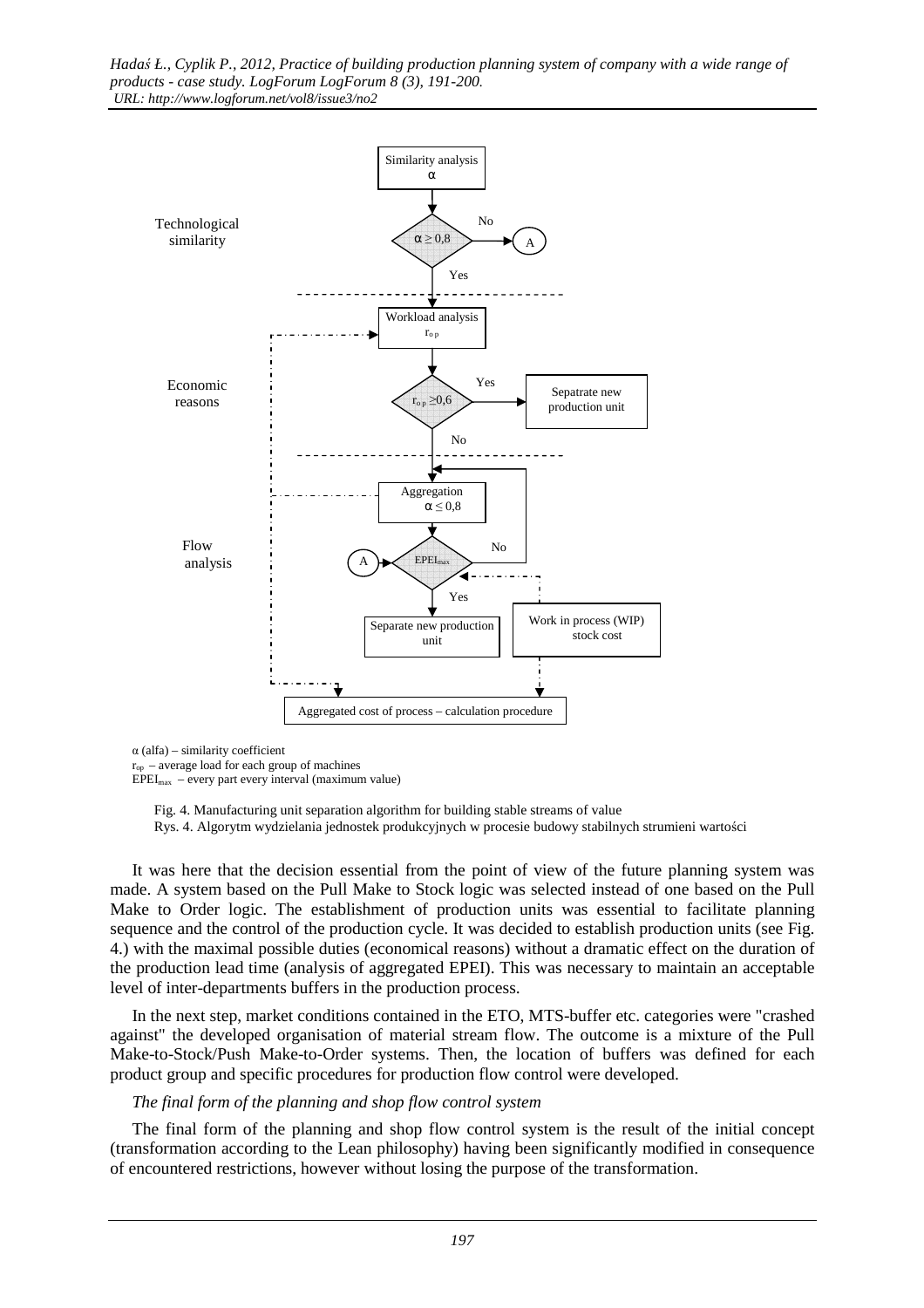On the level of planning, the system transformed from a classic hierarchical planning in line with the MRPII logic to an S&OP model with MRP algorithm material planning. The model covered 18 months with a one-month planning accuracy. The system became the basis for liquidity analysis and long-term balancing. What changed on the level of operational planning and flow control were information feeding and the sequence of initiating tasks. Order execution priorities were redefined for product groups. On the executive level, logic of buffer renewal was introduced in 1-2 week cycles (depending on product group) as well as the principles for the optimization of retooling sequences in the event of non-rhythmic production. As mentioned above, here the system took on the form Pull Make-to-Stock/Push Make-to-Order. However, for product groups covered by the Pull Make-to-Stock solution, different mechanisms of initiating tasks were adopted. For the MTS-buffer category, this was the classic buffer penetration mechanism. It needs to be noted that in the Assembly Department, the buffer penetration mechanism was physically implemented by means of a supermarket and in Processing Departments by means of control of work-in-progress stock. The MTS-OTB category featured a "plan like supermarket" mechanism; in this mechanism, the collection from buffer in a period of one week is at the same time the weekly task for the preceding link (which does not wait for actual physical collection). This solution allowed for reducing the level of inventory at interdepartments work-in-progress buffers and for optimizing the sequence of works within a weekly task. Both issues are important as, if successful, they contribute to the aim of shortening and stabilizing lead time. In a situation when it is impossible to build a one-piece flow-type, this is the alternative way to achieve the aim.

The construction of a tailored solution with such varied solutions raises many questions concerning how reasonable it is to apply many practices and to modify them under the specific circumstances. Some issues worth mentioning here are the unorthodox character of the principle of production leveling or the need to monitor the lengthening the production cycle depending on machine duties. During the transformation, we identified the influence of establishing production units (for highly variable works) on the production cycle and the buffers controlling the pull mechanism.

## **CONCLUSION AND FUTURE RESEARCH**

In any case, the development and implementation of a hybrid planning and shop flow control system is not an easy task. An operation on the living organism of a manufacturing company always involves many issues which cannot be predicted at the conceptual stage. The designing of the development path for a company and, what follows, the direction of its transformation, turn out to be a task that practically can only be done in a tentative manner, i.e. on the level of aims, framework solutions and measurement methods. The practice of implementing at a very early stage of preliminary calculations verifies the applicability of individual solutions or the classic sequence described in the literature of the subject. It is necessary to mark out your own, flexible path for transformation. In the discussed case the idea for the construction of a MRP/JIT hybrid system evolved from the classic Lean path to a fully tailored way of implementation. The final solution itself also took on the form of quite a specific hybrid, which, however, turned out to be the most reasonable from the point of view of the existing and forecast (for a perspective of 3 years) internal or market restrictions.

In conclusion, it should be noted that the final system is not static. It will evolve as a consequence of both continued B+R activities within the company and the changeability of the market environment. Currently, work is in progress on the definition of the audit cycle for critical aspects of the functioning of the planning and control system. Both time and merits-based range of the audit will be specified. The purpose of this cyclical schedule for monitoring the system is to prevent the effect of inert drifting, typical of many transformations.

The research work is aimed at creating a general methodology for the selection, implementation and evolutional shaping of the planning and shop flow control system. This methodology should limit the probability of taking the wrong way in the transformation, increase the effectiveness of implementation and overcame the inertia to the existing system (based on the measurement of the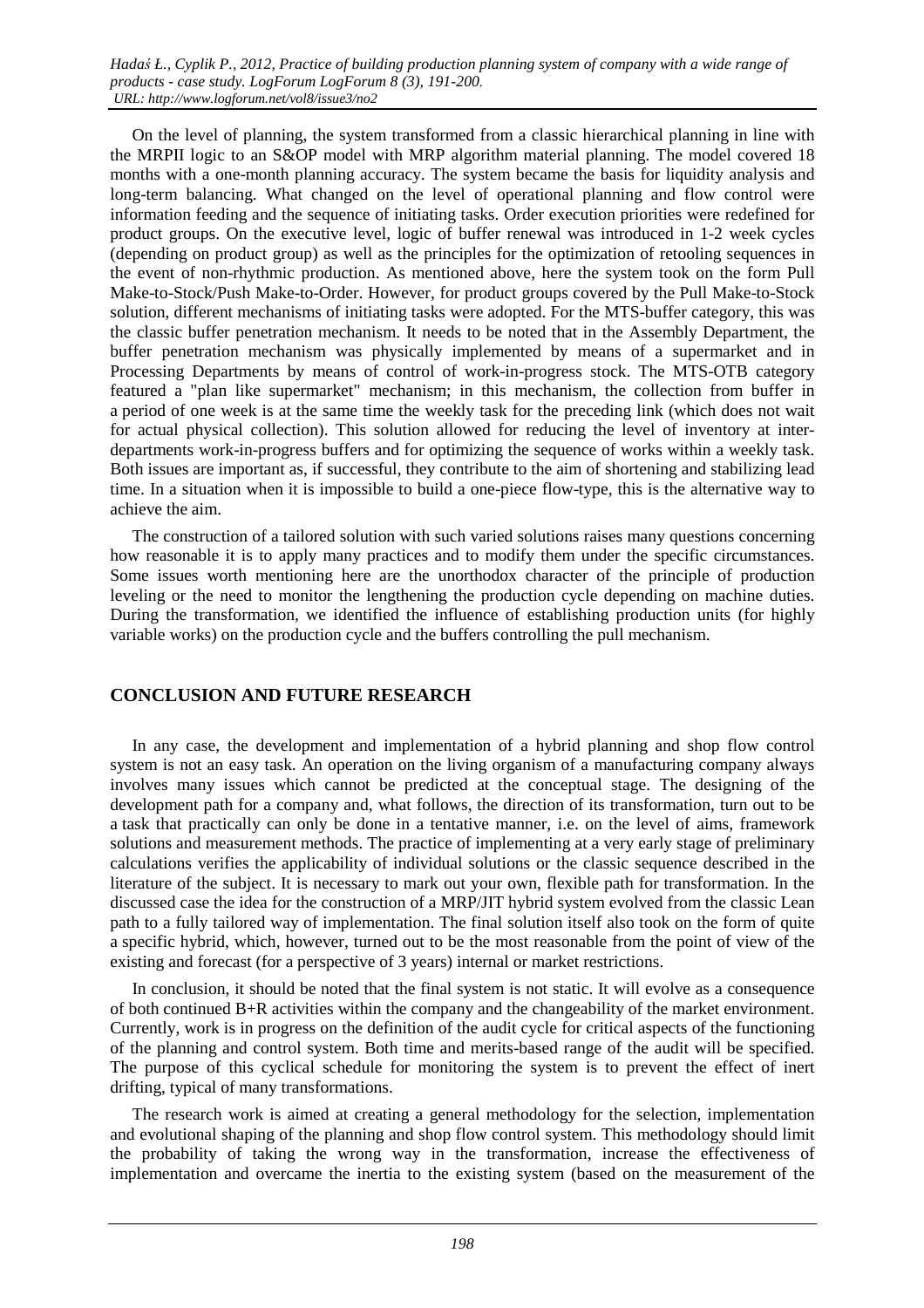"hard" parameters). The practice of enterprise transformation shows that there is a need for such methodology as much of the work done ended in failure. The main causes of this failure are the following: selection of a wrong way of transformation, wrong selection and modification of tools on the operational level and the inertia of the system once implemented.

## **REFERENCES**

- APICS Dictionary, 2008, American Production and Inventory Control Society Dictionary, 12th edition, American Production and Control Society, Inc., Falls Church, VA.
- Domanski R., Hadas L., 2008, Technological and organizational similarity coefficient ? as a basis for value streams in lean production, Log Forum, Vol. 4, Issue 2, No 4, http://www.logforum.net/vol4/issue2/no4/4\_2\_4\_2008.html
- Encyclopedia of Production and Manufacturing Management, 2000, Kluwer Academic Publisher, Boston/Dordrecht/London.
- Hadas L., Cyplik P., 2007, Środowisko produkcyjne a wybór systemów planowania i sterowania produkcją [Production environment and the choice of production planning systems] , Logistyka, 6, 42-56
- Hadas L., Domanski R., 2008, Mechanizmy kontroli poziomu robot w toku w systemach produkcyjnych wg koncepcji Lean Management i Theory of Constraints [The mechanisms controlling the level of work in progress in production systems based on Lean Management and Theory of Constraints], Logistyka, 2, 87-90.
- Hadas L., Cyplik P., 2010, Hybrid production planning system in make-to-order company case study, Log Forum, Vol. 6, Issue 4, No 5, http://www.logforum.net/vol6/issue4/no5
- Hopp, W. J. and Spearman M. L., 2004, To pull or not to pull: What is the question?, Manufacturing and Service Operations Management, 6(2), 133-148.
- Huang, C. C. and Kusiak A., 1998, Manufacturing control with a push-pull approach, International Journal of Production Research, 36(1), 251-257.
- Kim, K. Chhajed, D., Udatta S. and Palekar A., 2002, Comparative study of the performance of push and pull systems in the presence of emergency orders, International Journal of Production Research, 40(7) 1627-1646.
- Liker J. K., 2003, The Toyota Way: 14 Management Principles from the World's Greatest Manufacturer, First edition, McGraw-Hill.
- Muhlemann A.P., Oakland J.S., Lockyer K.G., 1992, Production and Operations. Management, Pitman Publishing, London
- Orlicky J., 1975, Material Requirements Planning, McGraw Hill Book Company, New York.
- Ohno T., 1995, Toyota Production System: Beyond Large-scale Production, Productivity Press Inc.

# **PRAKTYKA BUDOWY SYSTEMU PLANOWANIA PRODUKCJI PRZEDSIĘBIORSTWA O SZEROKIM ASORTYMENCIE PRODUKOWANYCH WYROBÓW - STUDIUM PRZYPADKU**

**STRESZCZENIE**. **Wstęp**: Złożoność środowiska produkcyjnego dzisiejszych przedsiębiorstw z branży budowy maszyn oraz istniejąca liczba wewnętrznych i zewnętrznych ograniczeń funkcjonowania wpływa na potrzebę budowy dedykowanych systemów planowania przepływu produkcji. Stwierdzenie to jest szczególnie ważne w warunkach firm z szerokim asortymencie produkowanych wyrobów oraz różnych strategiach obsługi klienta (różnych lokalizacjach logistycznego punktu rozdziału). Strumienie materiałowe w takich warunkach wymagają odmiennego sposobu zarządzania, co jest głównym powodem prowadzenia badań przez autorów w tym zakresie.